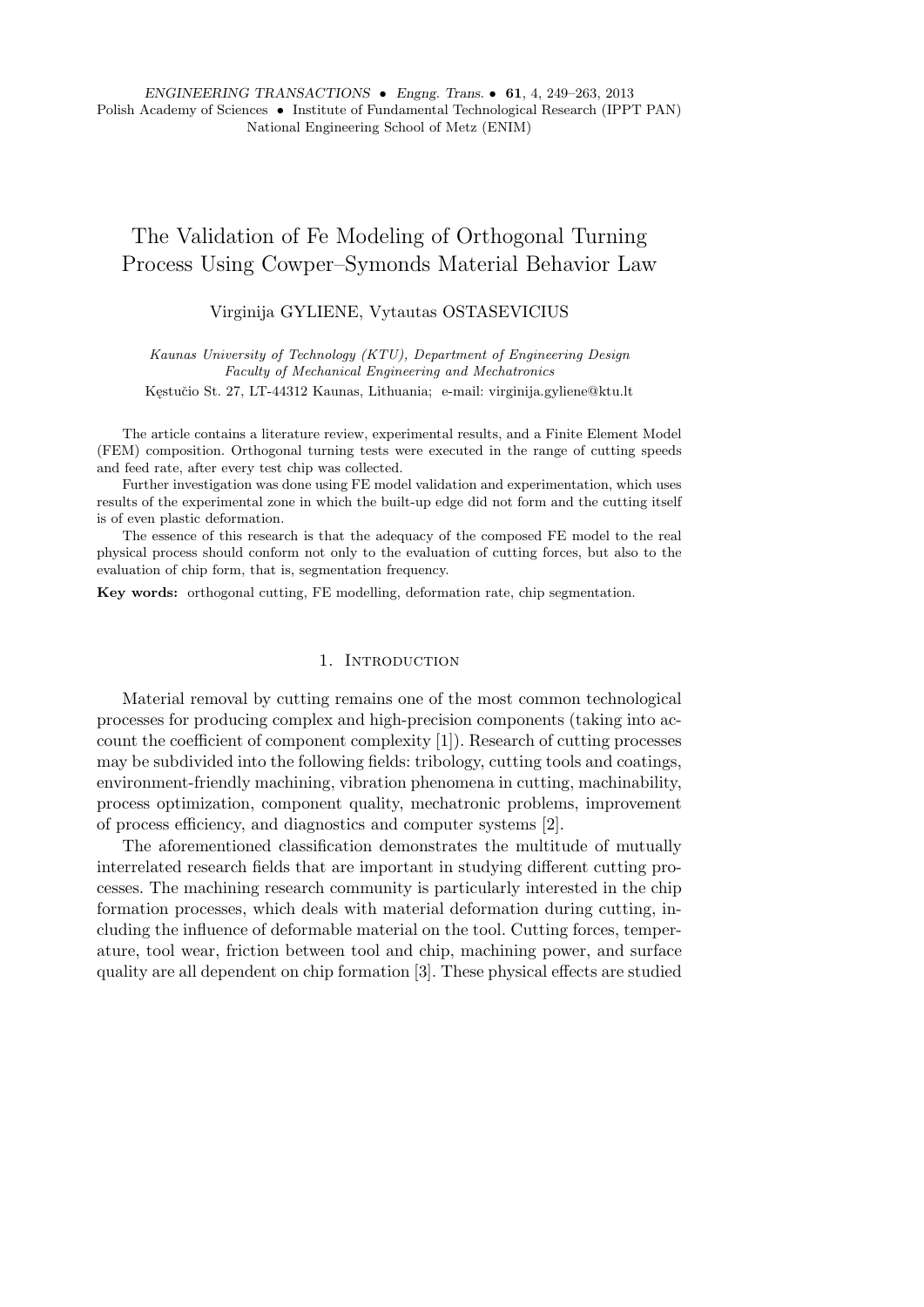by means of numerical methods. Mathematical modeling of the associated technological processes involves such important procedures as task description and verification of numerical solution against experimental values obtained during investigation of actual physical processes.

Modeling of cutting processes is predominantly performed by means of simplified approaches, which have been already employed by Tresca and Malock in their initial research works [1]. One group of researchers has used of finite element procedures for studying the influence of the cutting edge on the cutting process [4–7]. Meanwhile, another group of scientists has focused on investigation of the chip formation mechanism with consideration of aspects of tool durability [8–10]. These studies require physically validated finite element models, which are commonly verified by using experimentally determined cutting forces; though, there is an increasing trend to pay more research attention to the geometrical configuration of the removed chip [11]. Author Zhang *et al*. [12] proposes an FE model with an improved friction model. Further investigation [12] presents the impact of cutting speed to the morphology of the cutting chip. On the other hand, in cases when numerical and experimental results are compared, the reliability of data used for FEM validation must be ensured too.

A wider scope of investigated parameters and effects in cutting are promoted by increasing the application of explicit numerical schemes during finite element analysis. Engineering analysis software with implemented explicit approaches employ more efficient algorithms for solution of contact and other dynamic problems, thereby reducing required computational time that is directly proportional to size of finite elements [13]. Machining with "low" and "high" cutting velocities leads to increased material deformation rates that may vary in the range of  $10^3$ −10<sup>6</sup> s<sup>−1</sup> [9]. Thus, characterization of material flow in these conditions is a highly sophisticated problem. Some of the researchers use highvelocity compression and Hopkinson tests for evaluation of material behavior under large strain rates, while others rely on application of experimental results of orthogonal turning in conjunction with finite element analysis [14].

This paper presents experimental results that have obtained in a wide range of cutting velocities with the purpose to avoid formation of built-up edge zones. This experimental research consisted in measurement of cutting forces and characterization of accumulated chips. The actual material characteristics had established by means of tensile testing. For further FE analysis plastic kinematic material deformation model was suited to model isotropic and kinematic hardening plasticity with option of including rate effects. A finite element model had developed for investigation of orthogonal cutting process by employing a tool with a sharp cutting edge. Literature survey indicates that a tool is considered to have a "sharp" edge when its sharpness value is within the limits of  $0-31 \mu m$ [15–17]. A measurement device was used to determine sharpness of tool edge by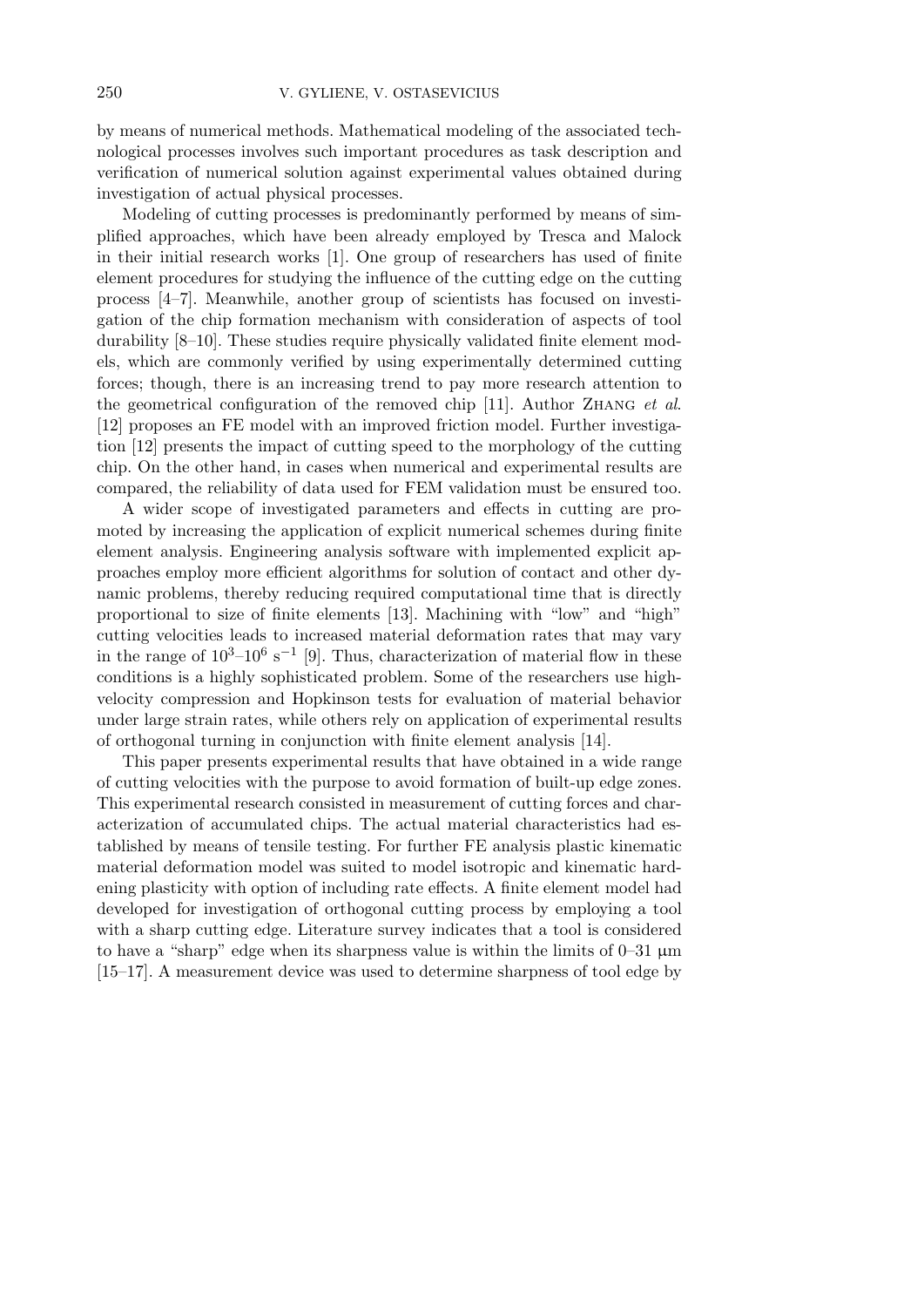means of method of tangential lines [18, 19]. As it will be reasoned later in this paper, one parameter for FE model validation is not sufficient.

### 2. Experimental investigation

### *2.1. Turning Experiments*

The experimental research was performed for the case of orthogonal cutting with the aim of measuring the generated cutting forces and determining the change of chip form  $(F = f(V_c), F = f(p))$ . The experimental setup and geometrical approach for FE model composition is presented in Fig. 1.



Fig. 1. Schematics of orthogonal turning experiment setup: a) cross-sectional workpiece for FEM (adopted from [20]); b) workpiece dimensions; c) experimental setup.

A special "tube-type" work-piece was fabricated to conduct orthogonal cutting experiments. This type of work-piece is not so commonly used as, for example, disks or toothed shafts. However, the main benefit of the "tube–type" work-piece is that its diameter remains unmodified during orthogonal cutting.

The experiments were carried out by using carbide tool T5K10 (85% WC, 6% TiC, 9% Co), which rake and clearance angles are respectively equal to  $\gamma = 0^{\circ}$ ,  $\alpha = 20^{\circ}$ . The tool was mounted into a special holder, with strain-gauge dynamometer mounted underneath, thereby enabling measuring of tangential (*F<sup>T</sup>* ) and radial (*FR*) cutting force components. Dynamometer signals were amplified and subsequently processed by means of Picolog software.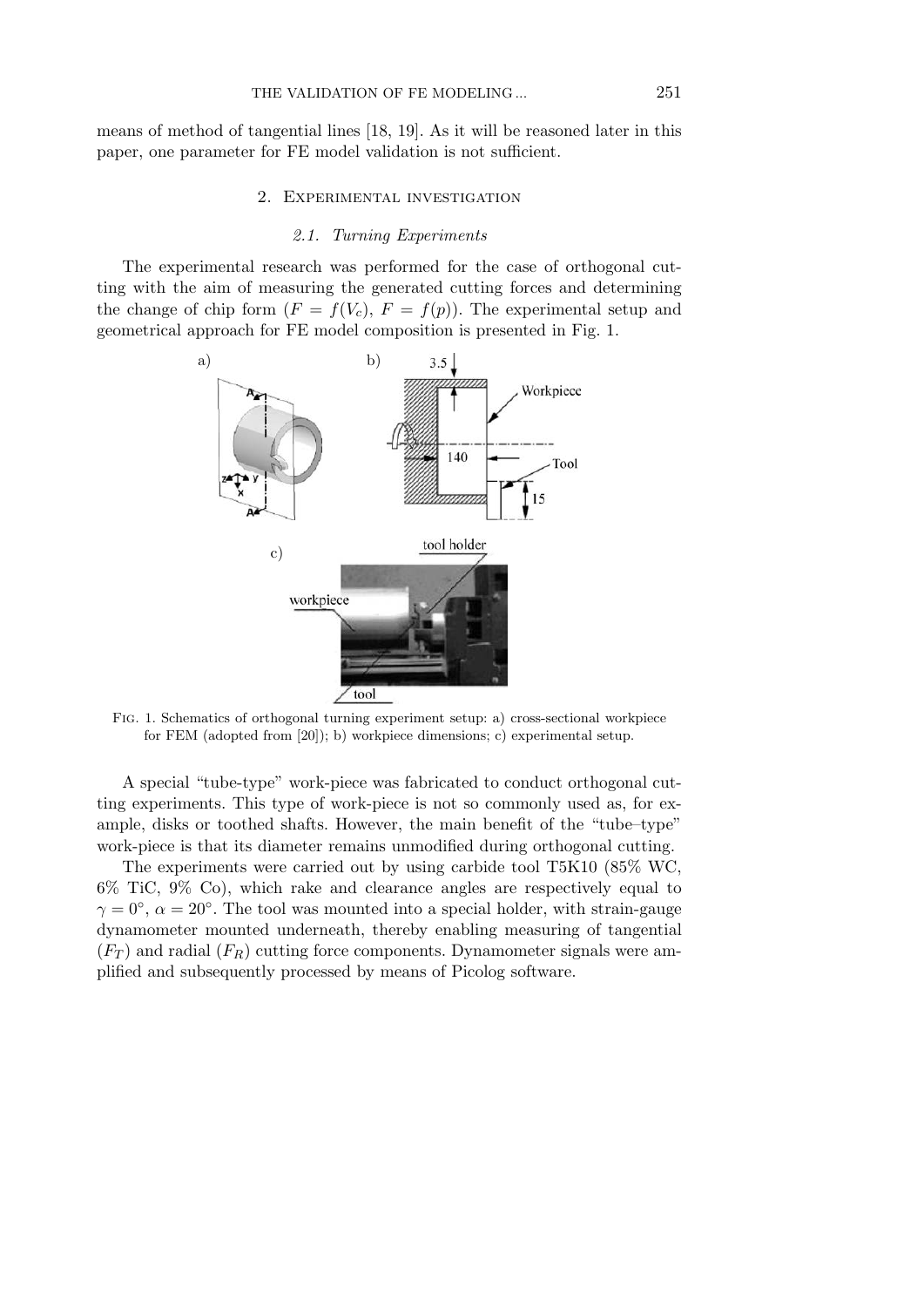Generated chips were collected after each test sequence (each experiment was repeated 3 times) when the workpiece was machined in the range of cutting velocities of  $0.42-3.6$  m/s and feed rate (or so-called depth of cut, which is the particularity of orthogonal turning process)  $p = 0.05 \div 0.1$  mm/rot.

Figure 2a provides the distribution of measured cutting forces, which variation character indicates specific physical phenomena. The presented relationships reveal three distinct zones:

- $1$  zone of low cutting velocities (up to 0.72 m/s), which was characterized by force increase or decrease due to discontinuous formation of chips as well as plastic irregularities.
- 2 zone of velocities from 0.72 m/s (250 rot/min) till 1.81 m/s (630 rot/min), which was not an optimal cutting condition from the technological point of view because of rapid increase of cutting forces. Figure 2a indicates that maximal values of the tangential force depends on the feed rate, i.e. under lower feed value, maximal tangential force is reached under larger cutting velocities and *vice versa*.
- 3 zone of velocities up from 1.88 m/s (*in these particular experimental study*), which was characterized by continuous plastic deformation (*without formation of built-up edge*) and settled/decreasing cutting forces.



Fig. 2. Cutting forces distribution, assuming cutting speed and cutting feed rate: a) all performed orthogonal tests results; b) measured forces from test:  $0.05$  mm/rot and  $2.88$  m/s.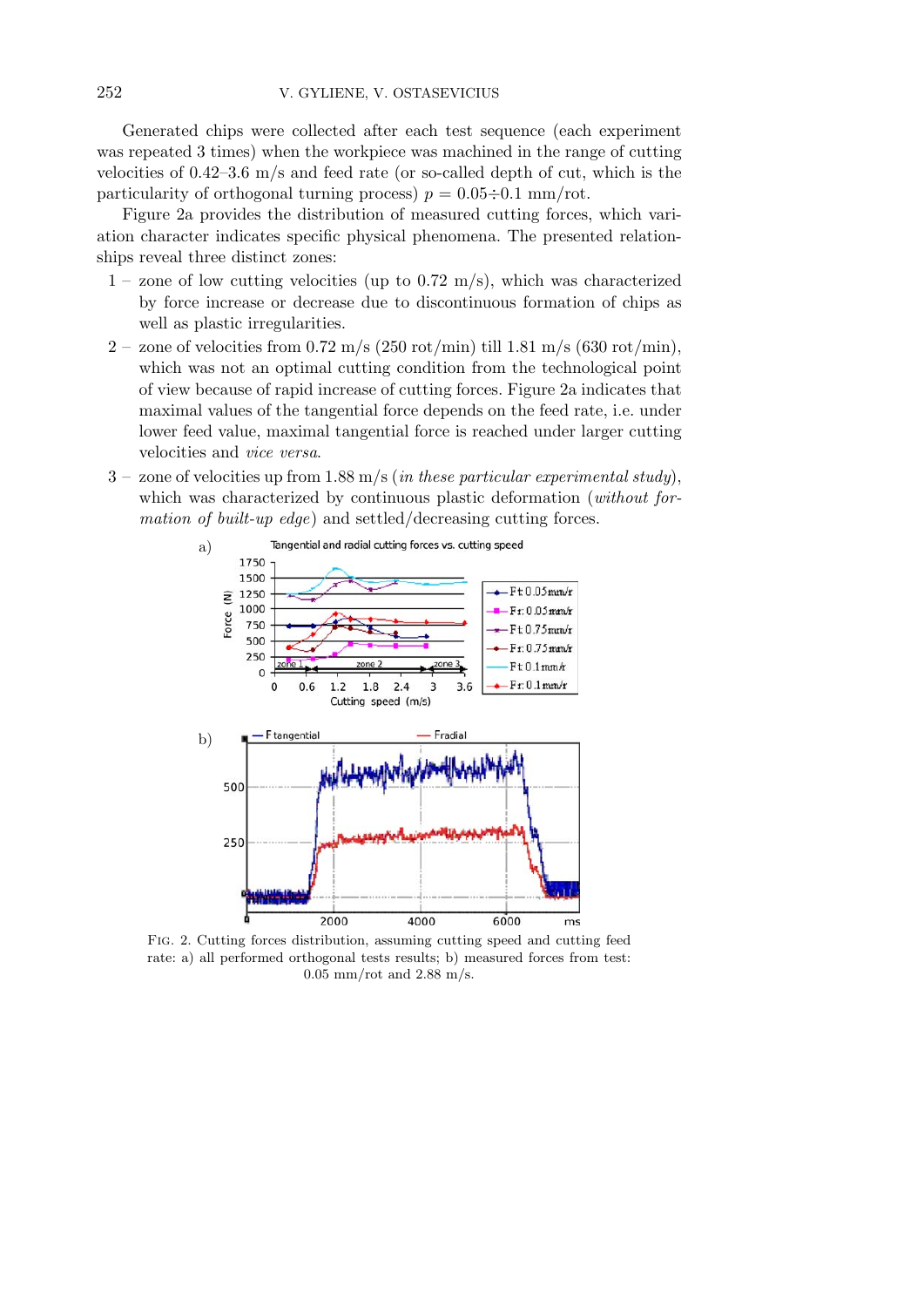After the cutting experiments, the microsections were prepared and used to determine chip thickness and segmentation frequency. Experimental results that are characteristic to the 3rd zone were subsequently applied for finite element modeling. The chips form of the so-called 3rd zone of cutting was estimated. According to results, presented in Fig. 2a the cutting conditions  $(V_c = 2.88 \text{ m/s})$ ,  $p = 0.05$  mm/rot) were taken for future FE modeling. Figure 3 presents chip form change according to cutting depth. In order to take the pictures, a Nikon Eclipse LV150 microscope was used equipped with an Infinity 1 camera connected to a computer.



Fig. 3. Chips from 3rd cutting zone according to cutting speed and cutting feed: a)  $V_c = 2.88 \text{ m/s}, p = 0.05 \text{ mm/rot}$ ; b)  $V_c = 2.88 \text{ m/s}, p = 0.1 \text{ mm/rot}$ .

To determine the chip segmentation frequency the geometric parameters, as the width of repeated segments were measured. Assuming the shape of chip for cutting speed in the 3rd zone it was defined, that segmentation frequency was about 6.1 kHz and 6.7 kHz respectively for feed 0.05 mm/rot and 0.1 mm/rot.

#### *2.2. Determination of mechanical properties of material*

Actual mechanical properties of 35-grade steel (0.32–0.4% C) were determined by tensile testing in order to obtain reliable input data for the developed FE model. During each test the average results of the thickness and load were obtained and approximated to determine the real characteristics of the materials. Figure 4 presents the dependence of the real tension to the deformation.

The material strengthening effect is determined by the material hardness [21]. Rockwell hardness testing yielded the value of 35 HRC for the tested steel material. It is known that cutting of steels of such or similar hardness under both low and high velocities results in formation of continuous chip (*when the feed rate is small*) [22].

Table 1 provides the determined mechanical properties of 35 grade steel, which were applied for construction of deformation law of the material in the finite element model.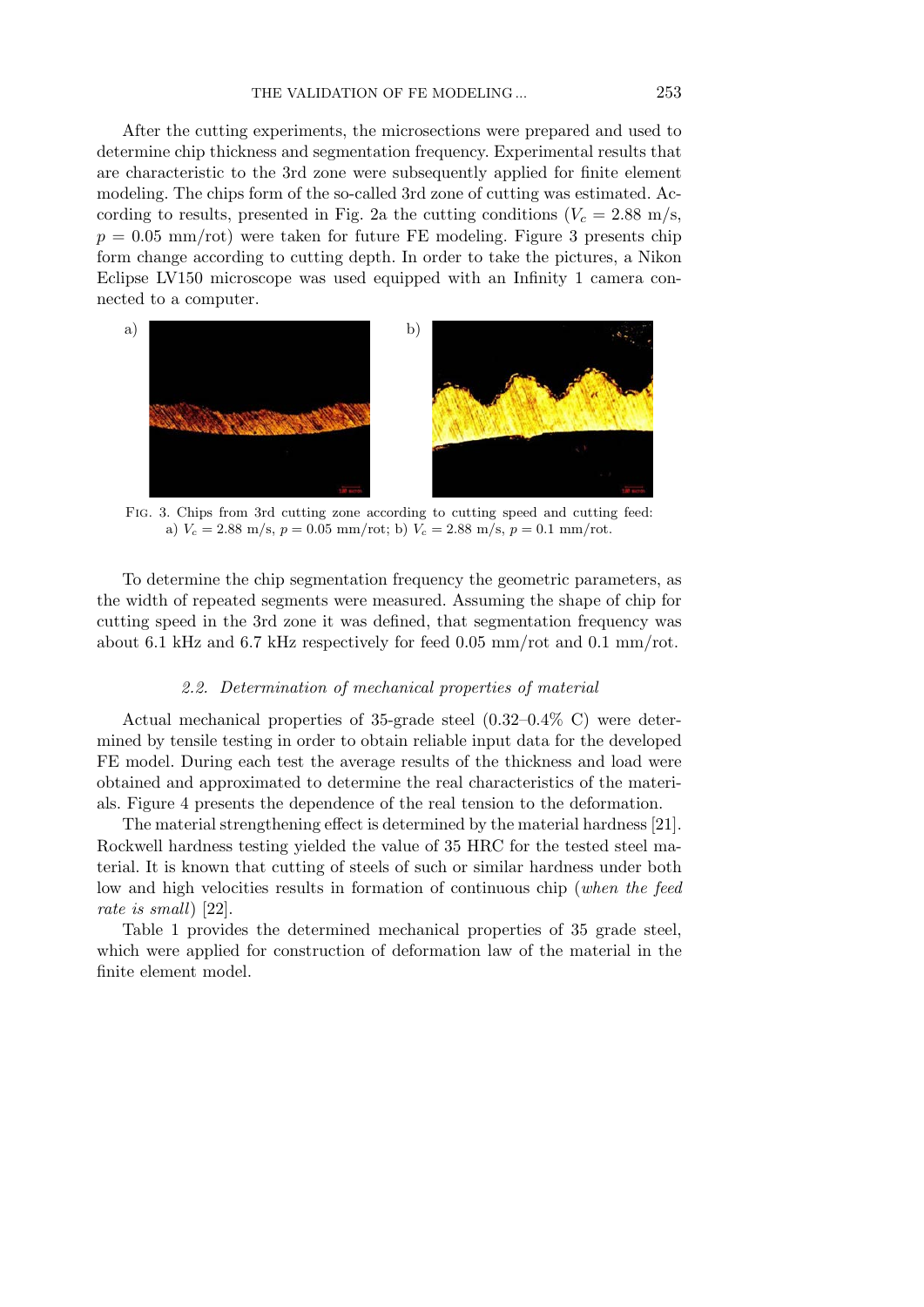

Fig. 4. The dependence of the real stress to the deformation: a) dependence between the stresses and deformation during the testing; b) schematized dependence between the stresses and deformation.

| Characteristics                                                   | Defined by<br>Tensile Test | Used in FEM<br>Cowper-Symonds law |
|-------------------------------------------------------------------|----------------------------|-----------------------------------|
| Density $\lceil \text{kg/m}^3 \rceil$                             | 7800                       |                                   |
| Young modulus [GPa]                                               | <b>200</b>                 | $^+$                              |
| Poisson index $\left[-\right]$                                    | 0.29                       | $^+$                              |
| Yield stress [MPa]                                                | 663                        | $^{+}$                            |
| Strength limit [MPa]                                              | 698                        |                                   |
| Failure strain $\left[-\right]$                                   | 0.72                       | $^+$                              |
| Tangential modulus [MPa]                                          | 582.6                      | $^{+}$                            |
| Hardening index $\left[-\right]$                                  | 0.169                      |                                   |
| Cowper–Symonds constants $C$ [s <sup>-1</sup> ]; $P$ [-]          |                            | 220:5                             |
| Kinematic–isotropic material hardening constants $\left[-\right]$ |                            | $0 - 1$                           |

**Table 1.** Material properties of 35 grade steel.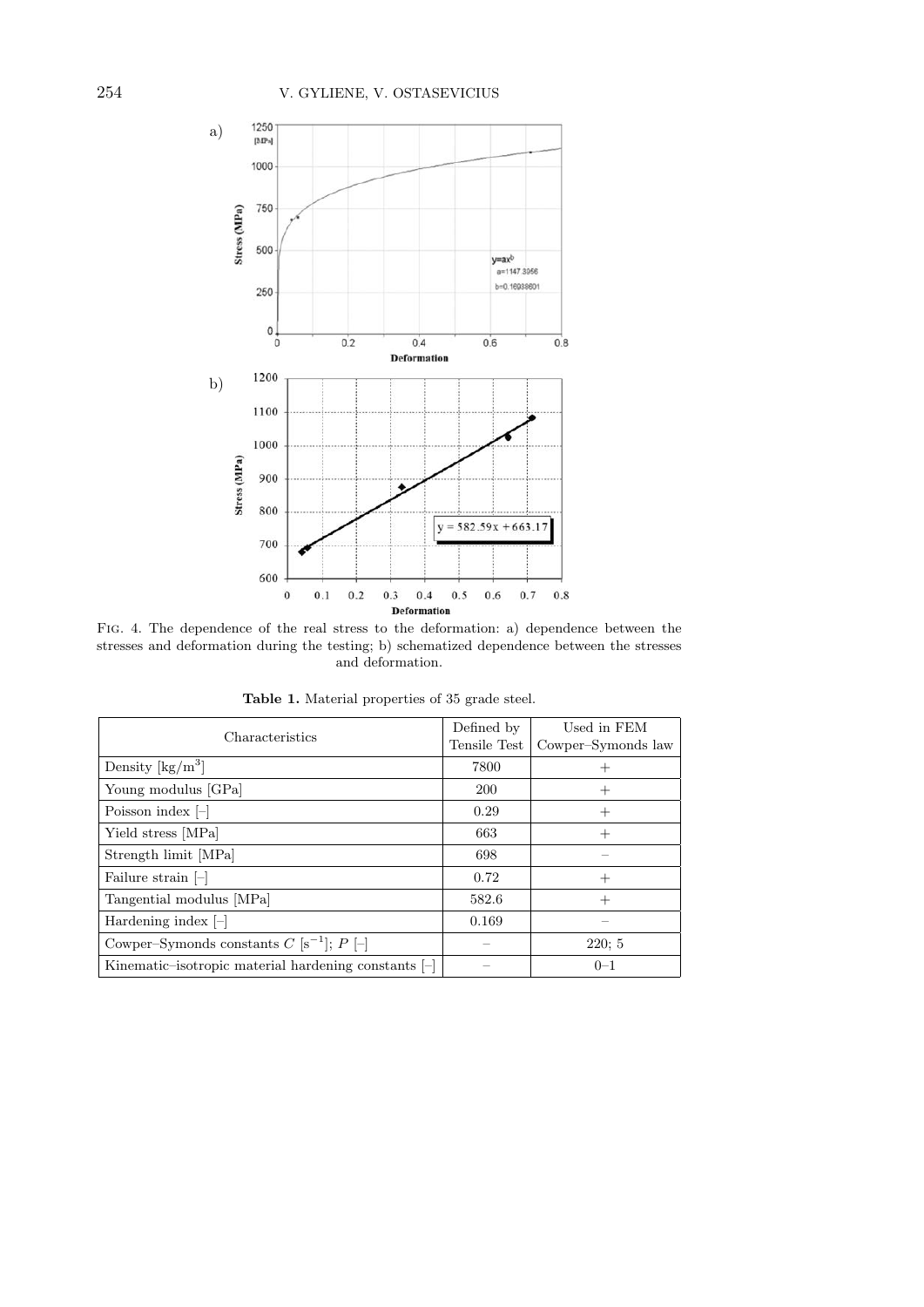#### 3. Numerical simulation of orthogonal turning process

#### *3.1. Description of the numerical model*

LS-DYNA/Explicit FE code was employed for modeling purposes. For 3D modeling and nonlinear dynamic simulations a solid element SOLID164 was used, which consists of 8 nodes with three degrees of freedom at each node in *X*, *Y* , *Z* directions. Both coarse and fine meshing was used in the FE model depending on deformation intensity in the considered zone. The number of finite elements was appropriately reduced by diminishing the size of the FE elements only in the area of contact interaction, which usually requires an extremely fine mesh resulting in huge computational efforts. Figure 5 presents the developed FE model that was divided into several zones, which was accomplished by means of commands *lesize, nmrgall* of Ansys that was used as a pre-processor environment in this research work. Parameters of the model are as follows: rake angle  $\gamma = 0^{\circ}$ , clearance angle  $\alpha = 20^{\circ}$ , edge sharpness  $r = 13 \mu$ m, cutting depth  $p = 0.05$  mm. From the results presented in Fig. 5 it was found that the mesh density (8 elements per layer to cut – depth of cut) is sufficient for the accuracy



Fig. 5. Finite element model: a) full FE model; b) FE model in detail; c) definition of mesh size (*test without dynamic characteristic*).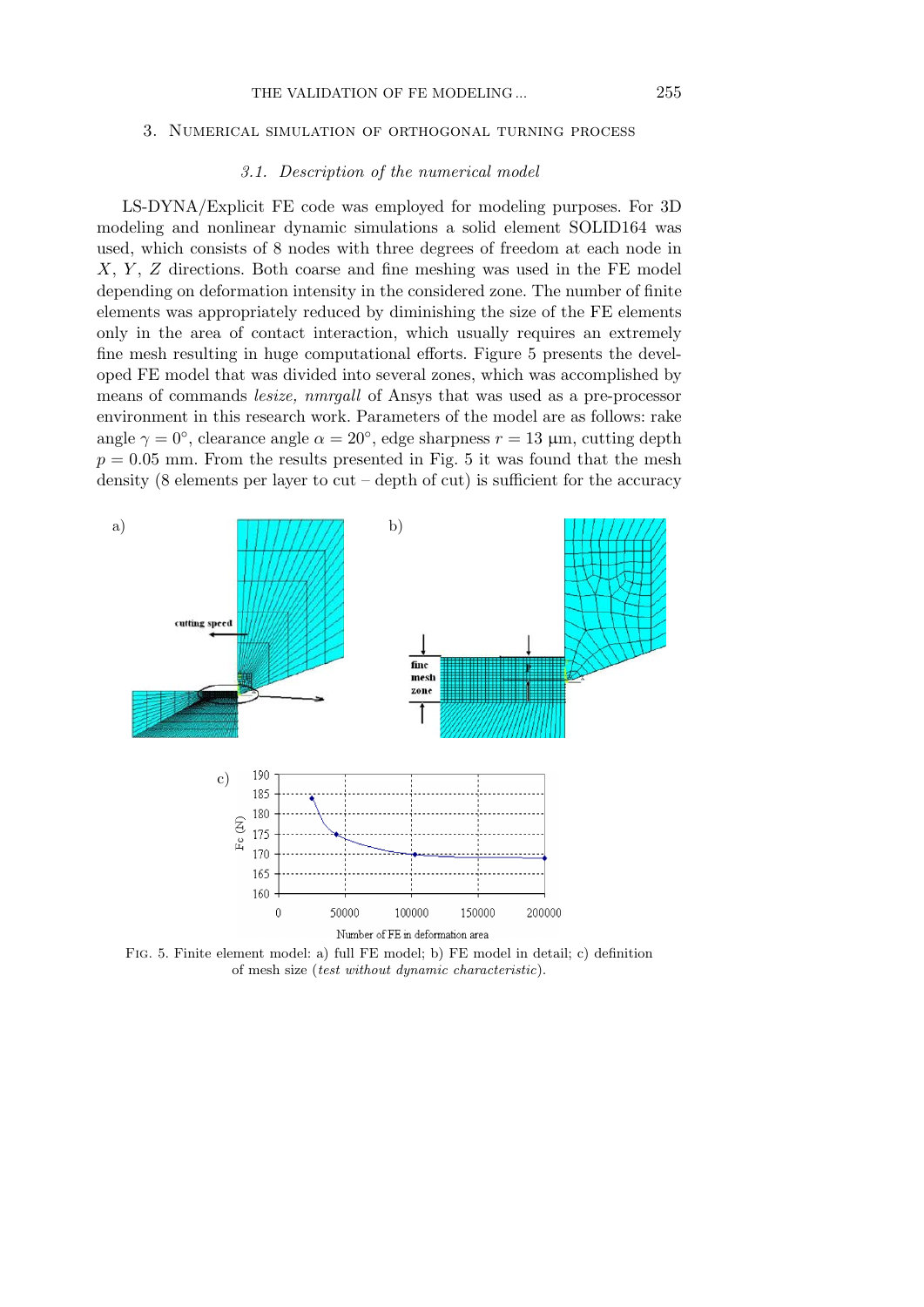according to mesh size. Finally, for time cost saving and the need of small time step the area to remove was diminished to 0.05*×*0.05 mm (workpiece: 28980 elements). Boundary conditions of the FE model were as follows. The workpiece was constrained in all six DOFs. Load of type  $U = f(t)$  was imposed on the tool with the purpose to simulate cutting motion with respect to cutting velocity. Numerical FE model of cutting process was formed evaluating contact between interacting bodies (*deformable body – rigid body*). In *LS-DYNA* package contact interaction between two bodies was formulated using "master–slave" methodology and penalty method. The friction in the contact, in LS-DYNA package, is expressed in the following way [23]:

(3.1) 
$$
f = f_s + (f_s - f_d)e^{-DC|V_{rel}|},
$$

here *f<sup>d</sup>* – dynamic coefficient of friction; *f<sup>s</sup>* – static coefficient of friction; *DC* – exponential decay coefficient;  $V_{rel}$  – relative velocity.

A literature survey [24–27] indicates that in the case of our cutting experiments ( $p = 0.05$  mm,  $V_c = 2.88$  m/s) the coefficient of friction may vary in the range of  $\mu = 0.43 \div 0.72$ . A value of 0.5 was used for determination of dynamic constants.

The problem as cutting process simulation is classified as high velocity contact–impact interaction problem. So, elastic–plastic material model with kinematic–isotropic hardening was chosen. The strain rate is accounted for by using the Cowper and Symonds model which scales the yield stress by strain rate dependent factor [23]:

(3.2) 
$$
\sigma_Y = \left[1 + \left(\frac{\dot{\varepsilon}}{C}\right)^{1/P}\right] \left(\sigma_{Y0} + \beta E_P \varepsilon_{\text{eff}}^P\right),
$$

where  $\sigma_Y$ ,  $\sigma_{Y0}$  – yield stress limits of the material defined with and without the influence of strain rate  $\dot{\varepsilon}$ ; *P* and *C* are user defined input constants.

The current radius of the yield surface  $\sigma_Y$  is the sum of the initial yield strength  $\sigma_{Y0}$ , plus the growth  $\beta E_P \varepsilon_{\text{eff}}^P$ , where  $E_P$  is the plastic hardening modulus:

$$
(3.3) \t\t\t EP = \frac{Et E}{E - Et},
$$

where  $E_t$  – tangential modulus (MPa),  $\varepsilon_{\text{eff}}^P$  – effective plastic strain,  $\beta$  – constant, defining kinematic ( $\beta = 0$ ), isotropic ( $\beta = 1$ ) or kinematic–isotropic hardening  $(0 < \beta < 1).$ 

On the basis of Eq. (3.2), it is clear that the static and dynamic yield stress ratio depends on deformation speed. Values *P* and *C* in relation (3.2) and the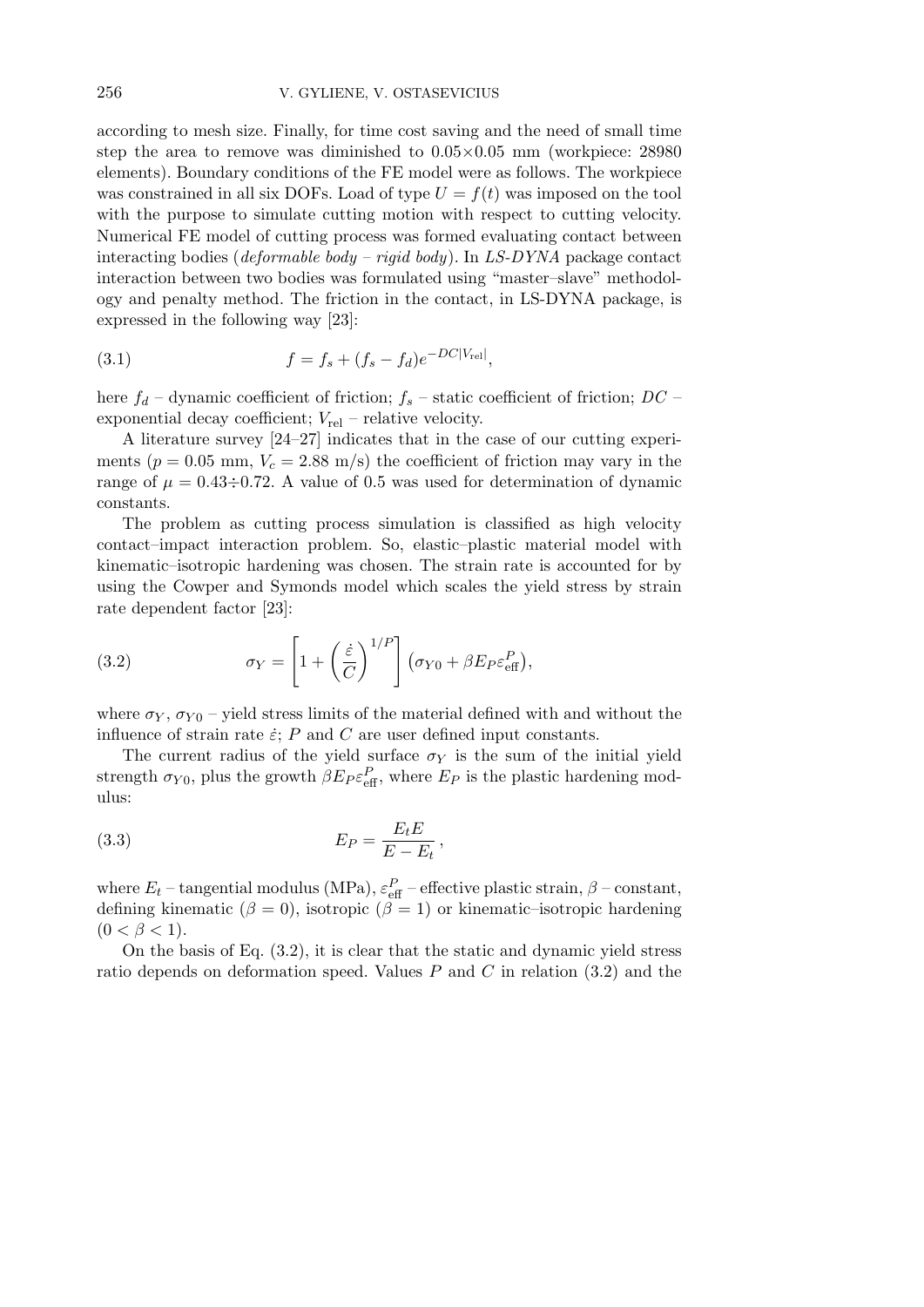kind of hardening hypothesis (kinematical, isotropic or the combination of two) can be assumed as parameters the values of which need to be determined in order to achieve the adequacy of simulation results to reality [28]. Tangent modulus needed for the simulation was defined by tensile tests. All material parameters defined by tensile test and parameters used in material model are listed in Table 1.

Time step size control measures can be regarded as common practice in explicit dynamics calculation where very large strains [9] are expected. They can be interpreted as a "safety catch", activated in order to cope with the elements that lose their physical meaning because of excessive straining [28]. During impact–contact simulation the elements of the material to remove (the chip) are highly deformed and require to decrease the time integration step. The time integration step in explicit integration techniques cannot be greater than the least time duration during which the elastic longitudinal wave passes the smallest element of the structure [28]. As the simulation goes on, the time step tends to become shorter and solution may never end. So, in the presented work, a time step size control technique implemented in LS-DYNA was used as deletion of solid elements too degenerated. The material failure criterion was set as failure strain.

At the initial stage of simulations deformation rate was ignored. Dynamic constants *C* and *P* of Cowper–Symonds function were not used during modeling of orthogonal cutting process. Chip separation constitutes one of the most important parts of chip removal process. At the initial stage, the failure strain was set to 0.8 (*similar to the static value obtained from tensile tests*). Some researchers claim that the magnitude of the fracture deformation does not affect simulation results [8]. It was demonstrated that when neglecting deformation rate (*i.e. without artificial enlarging of yield limit*), the maximal achieved value of cutting force is equal to 170 N, which is 3.4 times smaller that the experimental value.

Thus, taking into consideration that in the course of cutting process the material was subjected both to temperature effect and influences arising from high deformation rate, the actual failure strain value maybe be  $1.16-1.75$  times larger than its static equivalent [29]. Finally, the set of simulations with different failure strain (0.8; 1.0; 1.2; 1.4) were performed. Figures 6a and 6b presents the FE modeling results, assuming failure strain at the initial stage of chip formation.

It was defined, that failure strain influence the shape of chip in the initial cutting stage, the distribution of strain, shear localization and distribution (according to 1st and 2nd shear in cutting zone) and finally cutting force. Failure strain non influences shear formation (this is the case study with 0 rake angle).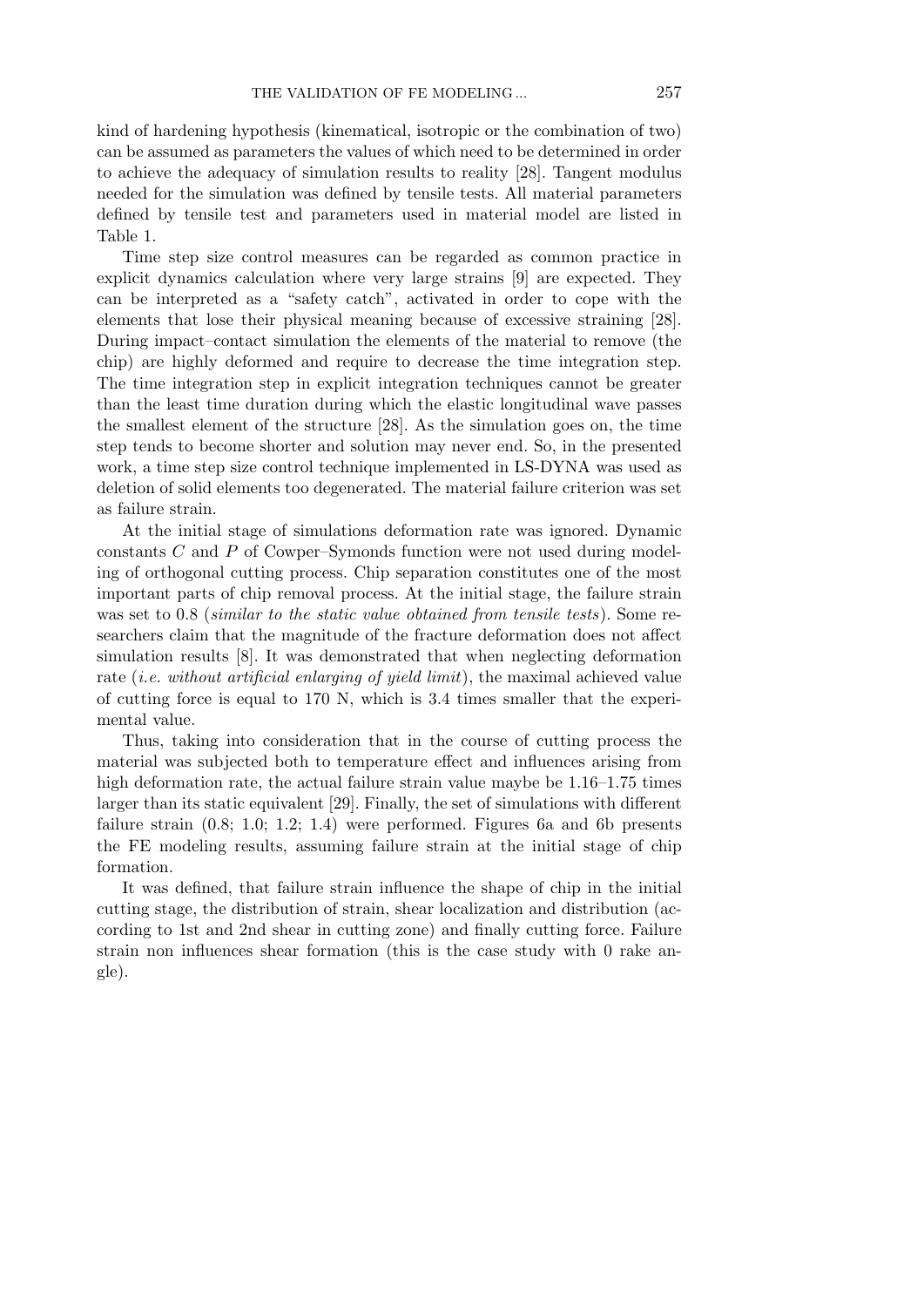

FIG. 6. Chip formation: a)  $f_{st} = 1.0$ ,  $t = 0.025$  ms; b)  $f_{st} = 1.4$ ,  $t = 0.025$  ms.

Figure 6c presents the cutting force variation according to Cowper–Symonds constants and material hardening coefficients  $(C = 220 \text{ s}^{-1}, P = 5 \text{ and } C =$  $940 \text{ s}^{-1}$ ,  $P = 3.5$ ;  $f_{st} = 0.8$ ). The choice of the type of hardening law may influence the results dramatically. Both series of simulations the combination with hardening coefficient which corresponds correctly (2.1%) with experimental results ( $F_t = 572$  N), when using kinematic hardening with constants  $C = 940 \text{ s}^{-1}$ ,  $P = 3.5$ . The same results are achieved using kinematic–isotropic hardening  $(\beta = 0.8)$  with constants  $C = 220$  s<sup>-1</sup>,  $P = 5$ . Consequently, it is here that another precision of chip formation is needed. The chip form, specifically the chip segmentation frequency, is defined from chip geometrical elements and was introduced to the precise FE model.

According to the authors [28], the choice of dynamic constants can not be an "accidental mix"; and here the ambiguity is possible while selecting Cowper– Symonds (*C* and *P*) constants. Both of them belong to Cowper–Symonds yield limit scaling model and to some extent are able to compensate each other [28]. For that reason as presented in Fig. 6c more attention is paid to FE model adjustment. It is suggested to check not only one experiment output parameter with numerical results. Figure 7 presents modelling results with extreme material hardening constants.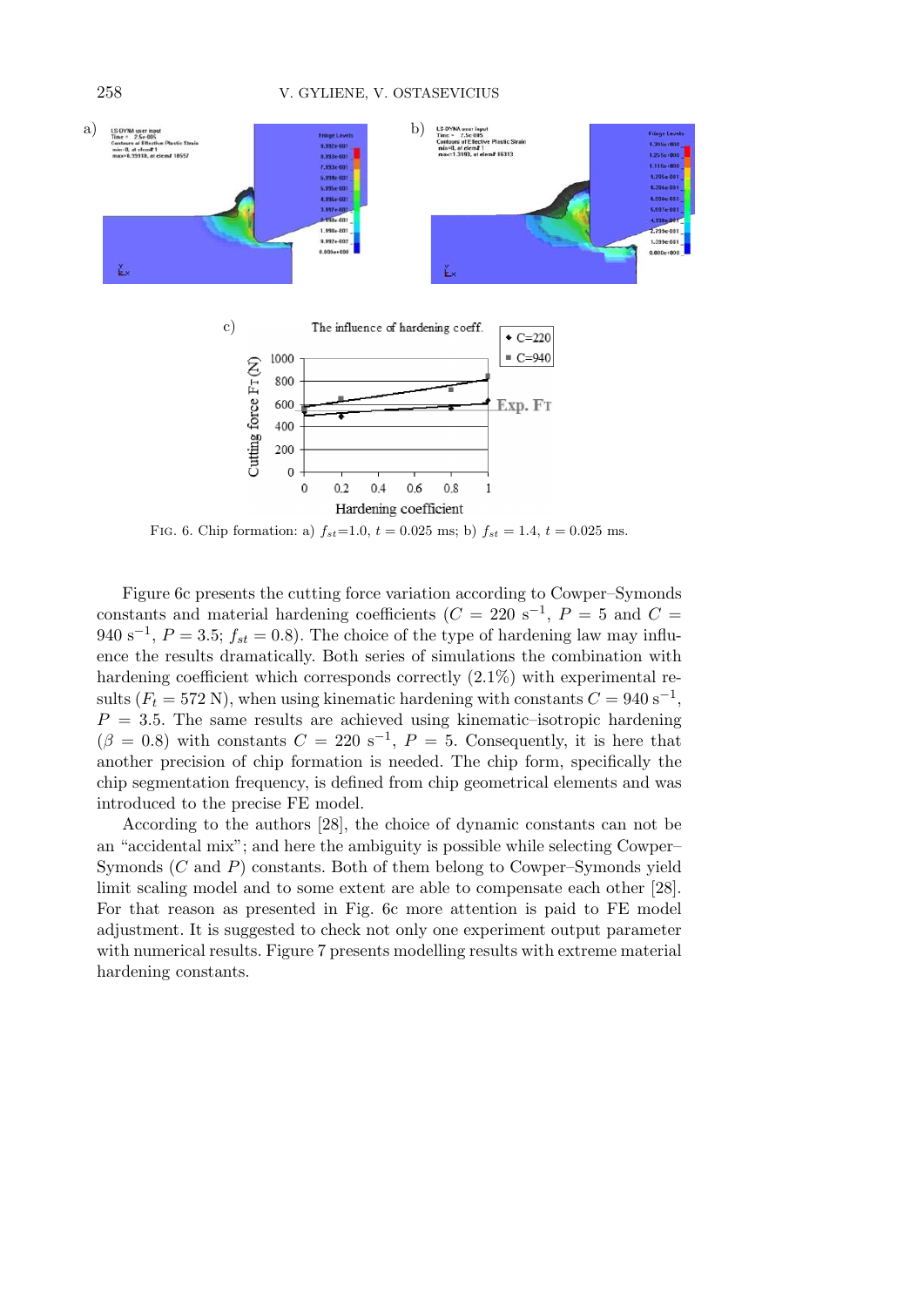

Fig. 7. Chip formation, according to material kinematic and isotropic hardening: a) chip formation with kinematic hardening: continuous chip with formed segments  $(C = 220 s^{-1},$  $P = 5, \beta = 0, f_{st} = 1.4$ ,  $F_{t \text{ calc}} = 529 \text{ N}$  (7.6% less experimental value); b) chip formation with isotropic hardening: failure of chip  $(C = 220 \text{ s}^{-1}, P = 5, \beta = 1, f_{st} = 1.4)$ ,  $F_t$ <sub>calc</sub> = 640 N (11.8% more experimental value).

Performed orthogonal turning simulations in the rage of material kinematic, kinematic–isotropic, isotropic hardening presented chip formation from continuous segmented (or laminar) to chip failure. Idem, cutting force increase going to use kinematic–isotropic and isotropic hardening (Fig. 6c).

Finally, it was tested the set of Cowper–Symonds constants and material hardening constant which matches up to experimental results. Figure 8 presents the results of simulation with material constants:  $C = 940 \text{ s}^{-1}$ ,  $P = 3.5 \ (\beta = 0)$ and  $C = 220 \text{ s}^{-1}$ ,  $P = 5 \ (\beta = 0.8) \text{ and } f_{st} = 1.4$ .

As it is presented in Fig. 8a kinematic hardening perform much more regular chip comparing with isotropic material hardening. However, some authors [28], using Cowper–Symonds material behavior law in ballistics proposes to use isotropic hardening if thermal phenomenon appears. The main application of the developed FE model can be the field of high-speed machining (HSM) processes. Because, only 17% of primary heat zone flows into the workpiece [30].

As it was demonstrated the material behavior law, assuming constants, defining deformation rate can't be used only by validation numerical model with only on numerical model output parameter. However, chip form, especially chip segmentation frequency was chosen to validate FE model. It was defined finally, that performed FE model with failure strain 1.4 (kinematic or isotropic hardening) does not match the segmentation frequency of chip (with a difference of least four times). Though it was stated, what Cowper–Symonds material behavior law with kinematic hardening numerically generate perfectly continuous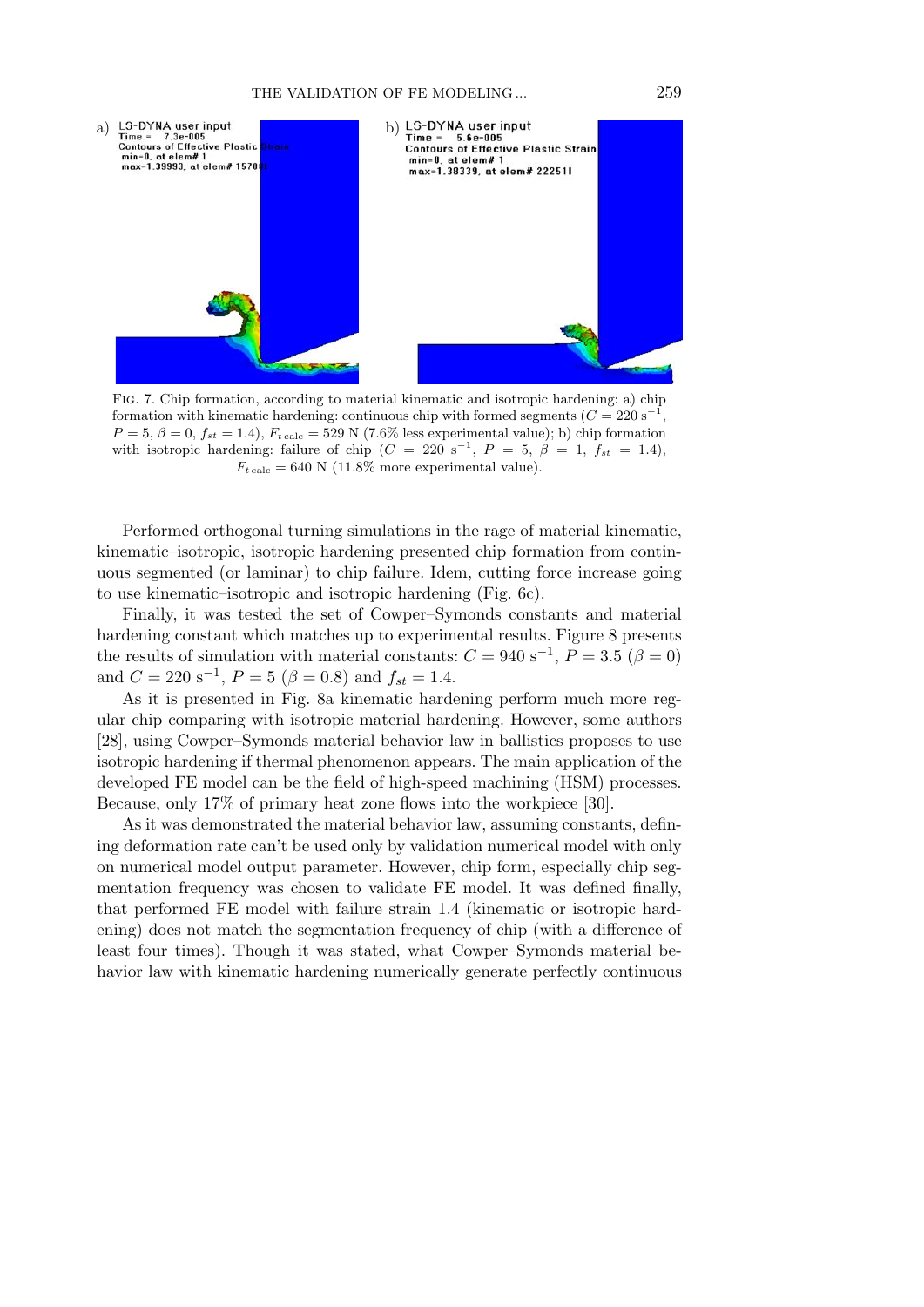## 260 V. GYLIENE, V. OSTASEVICIUS



Fig. 8. Chip formation, according to material kinematic and isotropic hardening: a) chip formation with kinematic hardening: continuous chip  $(C = 940 \text{ s}^{-1}, P = 3.5, \beta = 0,$  $f_{st} = 1.4$ ,  $F_{t \text{ calc}} = 588 \text{ N } (+2.7\% \text{ experimental value})$ ; b) chip formation with kinematicisotropic hardening:  $(C = 220 \text{ s}^{-1}, P = 5, \beta = 1, f_{st} = 1.4), F_{t \text{ calc}} = 644 \text{ N } (+12\%$ experimental value).

chip. Thus, there it can be stated that the best application of composed FE numerical model can be the generated chip load on cutting tool.

## 4. Conclusions and perspectives

The large experimental area of turning tests provided the experimental case (*uniform plastic deformation, no built-up formation, no resonance phenomenon*) for FE modelling of orthogonal cutting process. The analysis presented showed the ambiguity of the use of Cowper–Symonds material behavior law in modelling of cutting process.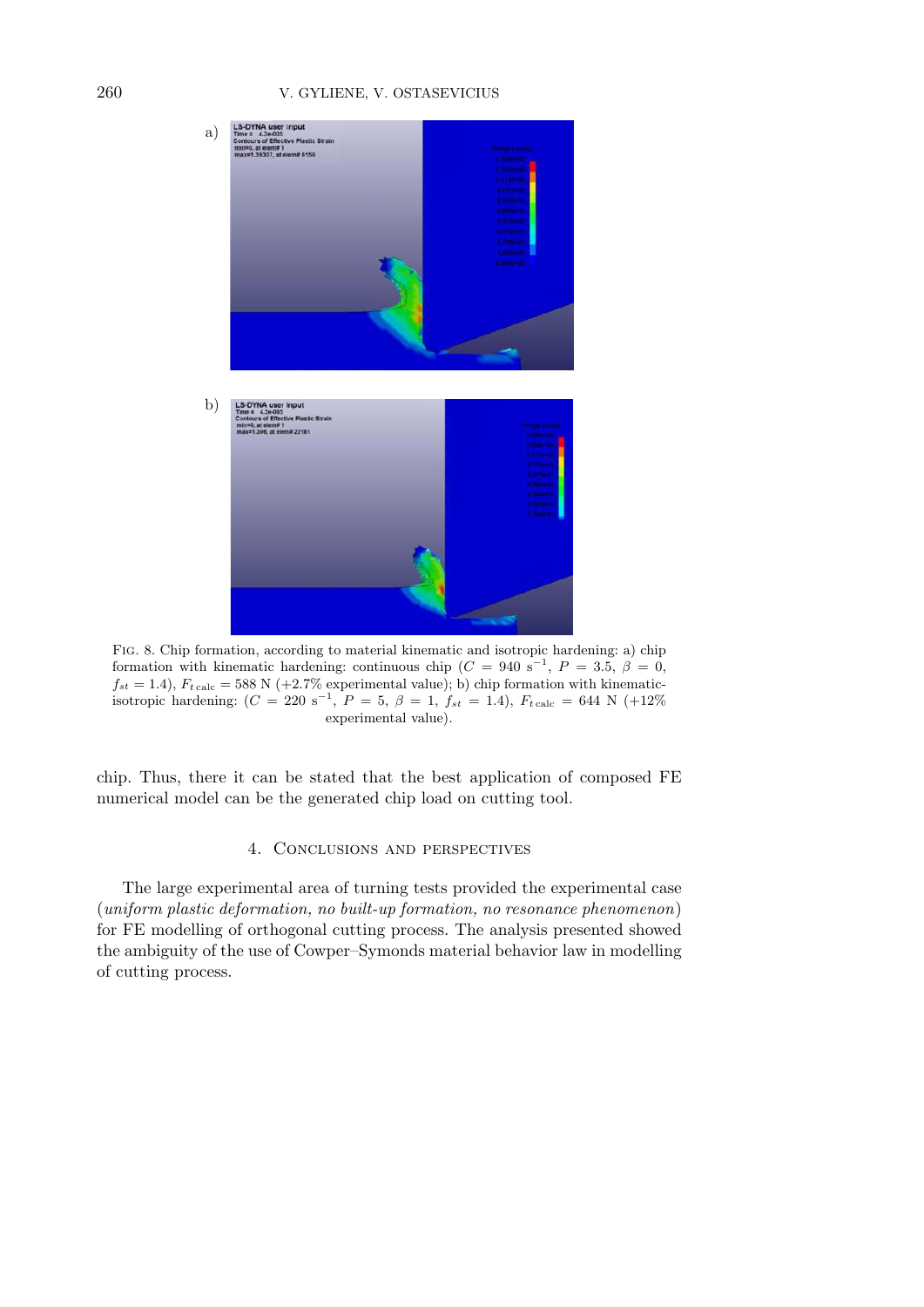First, both isotropic and kinematic material hardening presents "desirable" numerical results, according to the cutting force. Secondly, the final adjustment of numerical model of the cutting process can be done only by checking the chip form generation.

There it can be stated that the best application of composed FE numerical model can be the generated chip load on cutting tool.

Assuming chip form for further FE modelling elastic–plastic material model with kinematic (or kinematic–isotropic) hardening should be proposed.

## ACKNOWLEDGMENTS

Research support was provided by Research Council of Lithuania trough the project No. MIP–113/2010 (VibroCut).

#### **REFERENCES**

- 1. Childs T., Maekawa K., Obikawa T., Yamane Y., *Metal machining. Theory and applications*, London, 2000.
- 2. Zatarain M., *Manufacturing technologies: current researching trends*, 5th International Conference on High Speed Machining, pp. 1–38, Metz, France, 2006.
- 3. Xie J.Q., Bayoumi A.E., Zbib H.M., *FEA modeling and simulation of shear localized chip formation in metal cutting*, Int. J. of Machine Tools & Manufacture, **38**, 1067–1087, 1998.
- 4. Rech J., Yen Y.C., Hamdi H., Altan T., Bouzakis K.D., *Influence of cutting edge radius of coated tool in orthogonal cutting of alloy steel*, Materials Processing and Design: Modeling, Simulation and Applications – NUMIFORM 2004 – Proceedings of the 8th International Conference on Numerical Methods in Industrial Forming Processes, AIP Conference Proceedings, Volume 712, pp. 1402–1407, 2004.
- 5. Yen Y.C., Jain A., Altan T., *A finite element analysis of orthogonal machining using different tool edge geometries*, Journal of Materials Processing Technology, **146**, 1, 72–81, 2004.
- 6. Astakhov V.P., *A treatise on material characterization in the metal cutting process. Part 2: Cutting as the fracture of workpiece material*, J. of Materials Processing Technology, **96**, 34–41, 1999.
- 7. Bouzakis K.D., Michailidis N., Skordaris G., Kombogiannis S., Hadjiyiannis S., EFSTATHIUO K., ERKENS G., RAMBADT S., WIRTH I., *Effect of cutting edge radius and its manufacturing procedure, on the milling performance of PVD coated cemented carbide inserts*, Annals of the CIRP, **51**, 61–64, 2002.
- 8. Hamman J.C., Grolleau V., Le Maitre F., *Machinability improvement of steles at high cutting speeds – study of tool/work material interaction*, Annals of the CIRP, **45**, 87–92, 1996.
- 9. Guo Y.B., *An integral method to determine the mechanical behavior of materials in metal cutting*, J. of Materials Processing Technology, **142**, 72–81, 2003.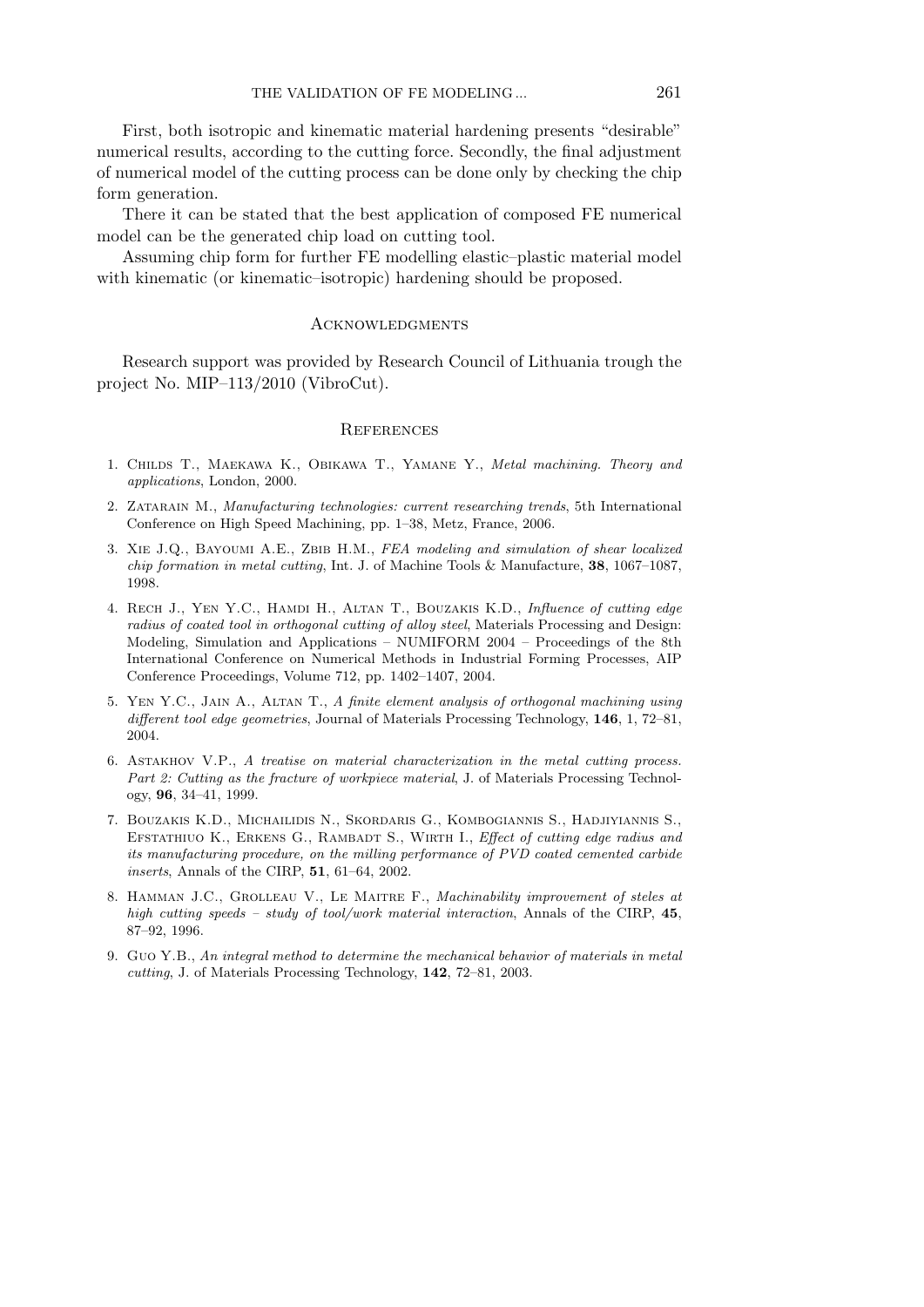- 10. Guo Y.B., Liu C.R., *Residual stress formation mechanism and its control by sequential cuts*, Transactions of Namri/ASME, **28**, 179–184, 2000.
- 11. Baker M., *Finite element investigation of the flow stress dependence of chip formation*, J. of Materials Processing Technology, **167**, 1, 1–13, 2005.
- 12. Zhang Y.C., Mabrouki T., Nelias D., Gong Y.D., *Chip formation in orthogonal cutting considering interface limiting shear stress and damage evolution based on fracture energy approach*, Finite Elem. Anal. Des., **47**, 7, 850–863, 2011.
- 13. GARCIA ARANDA M.L., *Etude thermo-mécanique et modélisation numérique de l'emboutissage ´r chaud de l'Usibor 1500* [in French], PhD–Thesis, Ecole des Mines de Paris, 2004.
- 14. Chigurupati P., Jinn J.T., Oh J.Y., Yin Y., Zhang H., Wu W.T., *Advances in Machining Process Modeling*, AIP Conference Proceedings, **712**, 2004.
- 15. Hua J., Shivrupi R., Cheng X., Bedekar V., Matsumoto Y., Haschimoto F., Watkins T.R., *Effect of feed rate, workpiece hardness and cutting edge on subsurface residual stress in the hard turning of bearing steel using chamfer + hone cutting edge geometry*, Materials Science and Engineering, **394**, 238–248, 2005.
- 16. Arrazola P.J., Done U., Villar J.A., Marya S., *Finite element modelling: a qualitative tool to study high speed machining*, 5th International Conference on High Speed Machining, pp. 239–246, Metz, France, 2006.
- 17. Filonenko S.N., *Metal cutting* [in Russian], Kiev, 1969.
- 18. Skiedraite I., Kuwahara M., Fuji H., *Contact tangential method for measurement of tool geometry* [in Japanese], Patent No 37163310, Japan.
- 19. Skiedraite I., Sleiniute V., *Measurement of tool edge geometry*, Mechanics, **6**, 50, 64–67, 2004.
- 20. Raczy A., Altenhof W.J., Alpas A.T., *An Eulerian Finite Element Model of the Metal Cutting Process*, Proceedings of 8th international Ls–Dyna Users conference, 11–25, 2004.
- 21. Baker M., Rosler J., Siemers C., *A finite element model of high speed metal cutting with adiabatic shearing*, Computers & Structures, **80**, 495–513, 2002.
- 22. Fallbohmer P., Rodriguez C.A., Ozel T., Altan T., *High-speed machining of cast iron and alloy steels for die and mould manufacturing*, J. of Materials Processing Technology, **98**, 104–115, 2000.
- 23. *LS–DYNA Theoretical manual*, Livermore Software Technology Corporation, 1998.
- 24. Shaw Milton C., *Metal cutting principles*, Oxford, 1997.
- 25. Granovski G.I., Granovski V.G., *Metal cutting* [in Russian], Moscow, 1985.
- 26. Molinari A., Moufki A., *A new thermomecanical model of cutting applied to turning operations. Part 1, Theory*, Int. J. of Machine Tools and Manufacture, **45**, 166–180, 2005.
- 27. Mourki A., *Contribution <i>ŕ* la modélisation de l'usinage par une approche thermo vis*coplastique. Application la coupe, orthogonale et oblique* [in French], PhD–Thesis, University of Metz, 1998.
- 28. Barauskas R., Abraitiene A., *Computational analysis of impact of a bullet against the multilayer fabrics in LS-DYNA*, International Journal of Impact Engineering, **34**, 1286– 1305, 2007.